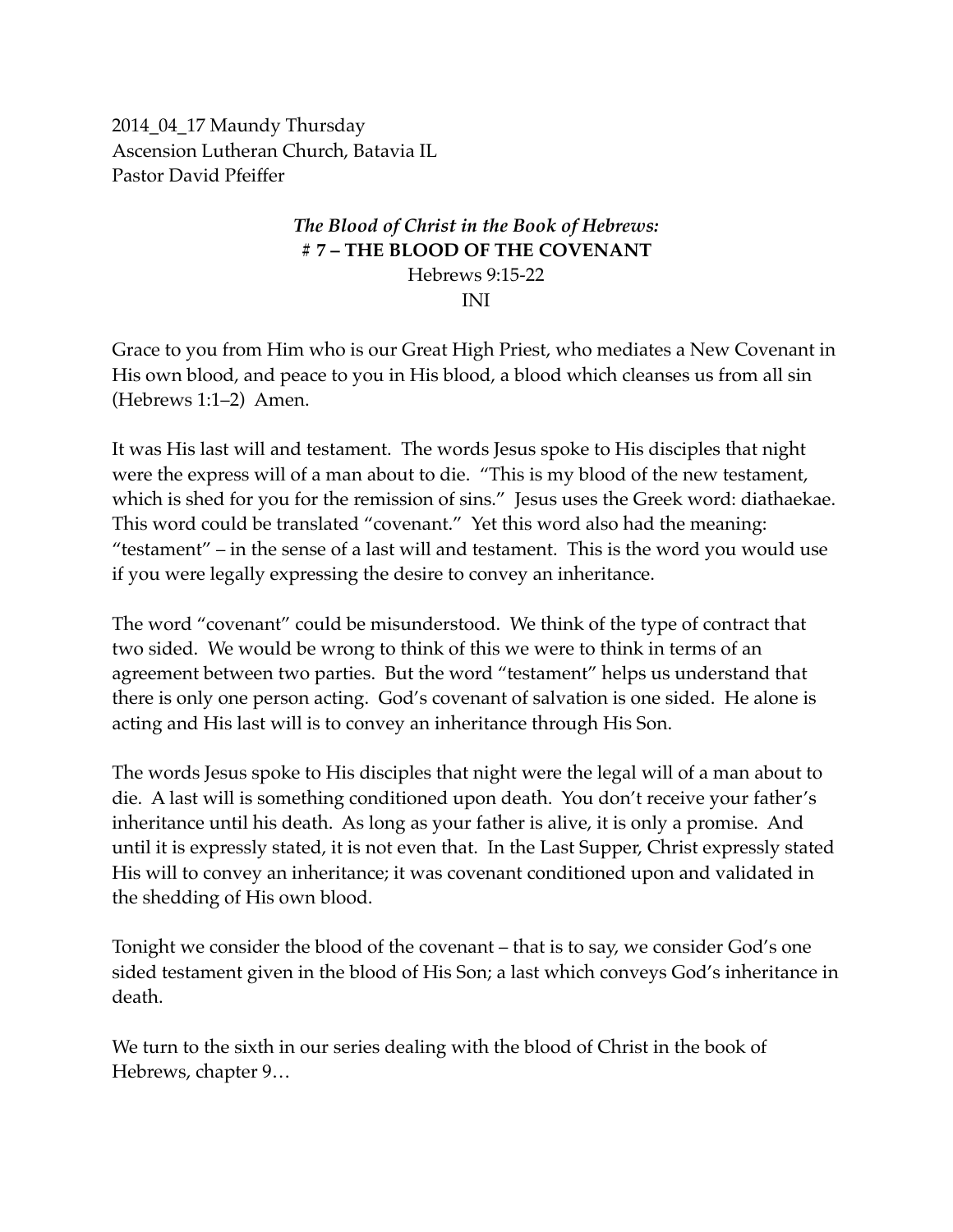## *Hebrews 9:15–22*

*<sup>15</sup> And for this reason He is the Mediator of the new covenant, by means of death, for the redemption of the transgressions under the first covenant, that those who are called may receive the promise of the eternal inheritance.*

*<sup>16</sup> For where there is a testament, there must also of necessity be the death of the testator. 17 For a testament is in force after men are dead, since it has no power at all while the testator lives. <sup>18</sup> Therefore not even the first covenant was dedicated without blood. 19 For when Moses had spoken every precept to all the people according to the law, he took the blood of calves and goats, with water, scarlet wool, and hyssop, and sprinkled both the book itself and all the people, <sup>20</sup> saying, "This is the blood of the covenant which God has commanded you." 21 Then likewise he sprinkled with blood both the tabernacle and all the vessels of the ministry. 22 And according to the law almost all things are purified with blood, and without shedding of blood there is no remission.*

God had made a covenant with the people. But the first covenant was a two-sided agreement. The covenant made with the people at Mount Sinai was two-sided. We read in Exodus 24:

*Exodus 24:3 So Moses came and told the people all the words of the Lord and all the judgments. And all the people answered with one voice and said, "All the words which the Lord has said we will do."* 

It was a two sided agreement. God's side of the agreement was the priesthood and the tabernacle. This was God's gracious promise to sanctify them as His priestly people. He granted them access to His presence through the tabernacle sacrifices. This was God's promise to forgive their sins, to make them holy, and to go with them as they entered the land of promise.

The people would have their own end of the agreement. It would include the ten commandments as a legal expression of all God expected of His people.

In fact, this side of God's covenant applies to all of us who are born under the law. The ten commandments are a legally and spiritually binding agreement. They are an expectation that we will live up to our end of the bargain if we want God's favor.

At first we are confident. We say: "All the words that the Lord has said we will do." But what happens to Israel when the strain of this sinful world tightens its grasp. What happens when our Lord asks us to stay awake one hour? How far does Peter get in his self-confidence? In under a couple hours after receiving His Lord's warning, he's asleep. In such a short time our sinful flesh grows drowsy and our works just can't hold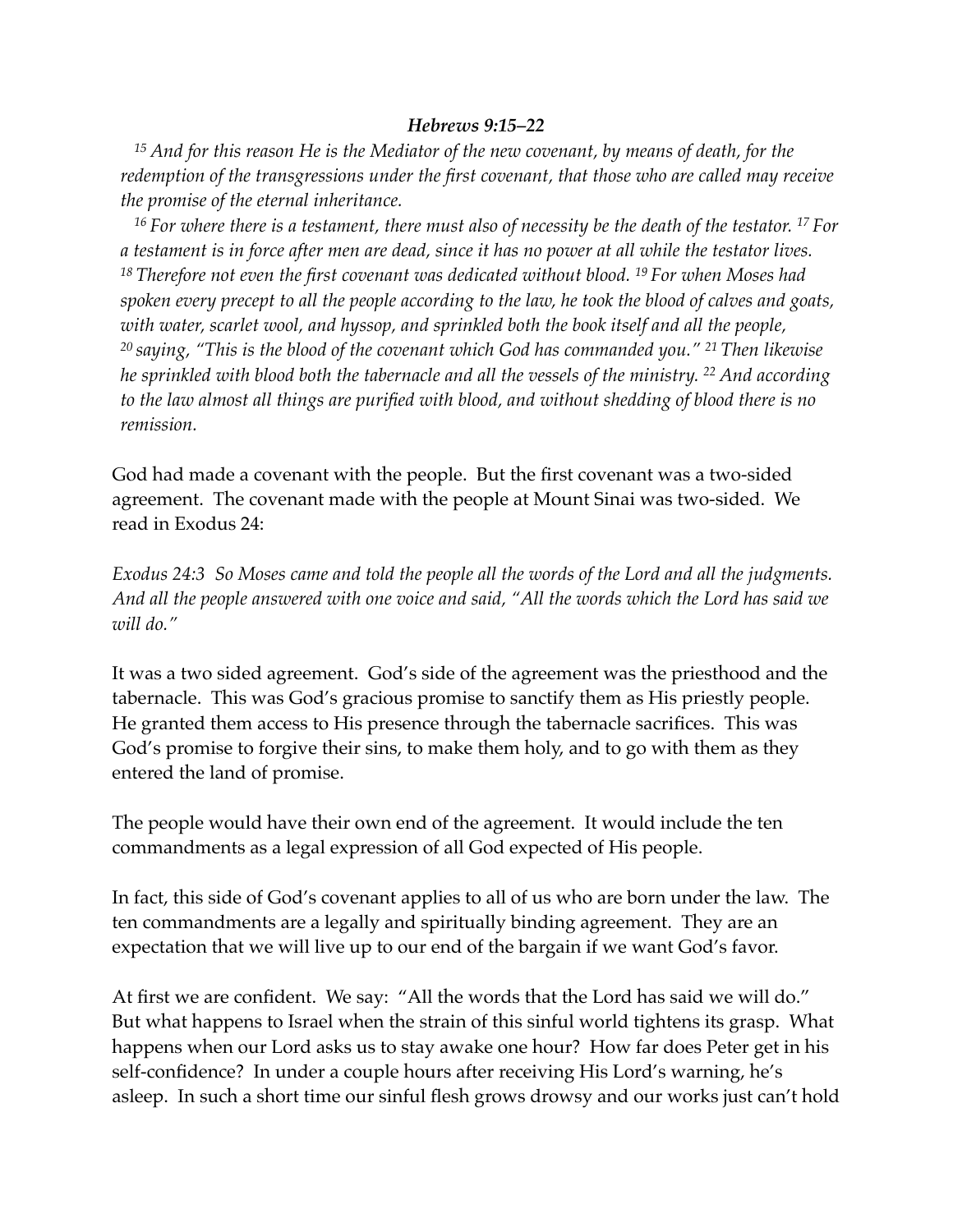up our end of the bargain. We are left sinners; bound to serve our sinful flesh and frustrated with an agreement we can never make good on.

However, God will hold up His end of the bargain. He will keep the promise of the priesthood. He will sanctify Israel as His holy, priestly people. And He will do so with blood. It is enacted with blood, for "without the shedding of blood there is no remission" (v.22).

Moses looks out over a sea of people. He has come down from the mountain which quakes with fire. They wait in silence for him to speak. He holds the words of the holy covenant. So Moses speaks … "Thus says the Lord… 'I am the LORD your God, who brought you out of the land of Egypt, out of the house of bondage. You shall have no other gods before Me. …'" He reiterates the covenant stipulations. And He seals it with blood.

Moses builds an altar and sacrifices oxen. Then he takes the blood and separates it: half he sprinkles on the altar; and the other half he brings before the people. Today, the only time in all the history of Israel, the blood will be placed upon God's people and they will be consecrated as His own priestly kingdom. Blood will join the people to the words of the covenant and to altar of God's grace. One by one, each member of every tribe, of all the nation of Israel: men, women, children, every person is sprinkled with blood. And with a final word, Moses speaks: "This is the blood of the covenant which the Lord has made with you." (Ex. 24:8)

Sounds familiar, doesn't it? "This is the blood of the covenant." Yet Jesus speaks these words with fulfillment and new meaning. He speaks this word to those who betray Him, who deny Him, who stumble and flee before Him. Jesus does not wait for us to pledge our obedience before speaking. Rather He institutes this covenant as His onesided agreement, a last will in His own death. He lifts the cup, saying: "this is My blood of the covenant which is shed for many for the remission of sins."

*16 For where there is a testament, there must also of necessity be the death of the testator. 17 For a testament is in force after men are dead, since it has no power at all while the testator lives. 18 Therefore not even the first covenant was dedicated without blood.*

A last will and testament is the expression of a legally binding desire to convey an inheritance upon death. And so God's inheritance is dedicated – that is, "established, inaugurated, made valid, enacted" with blood.